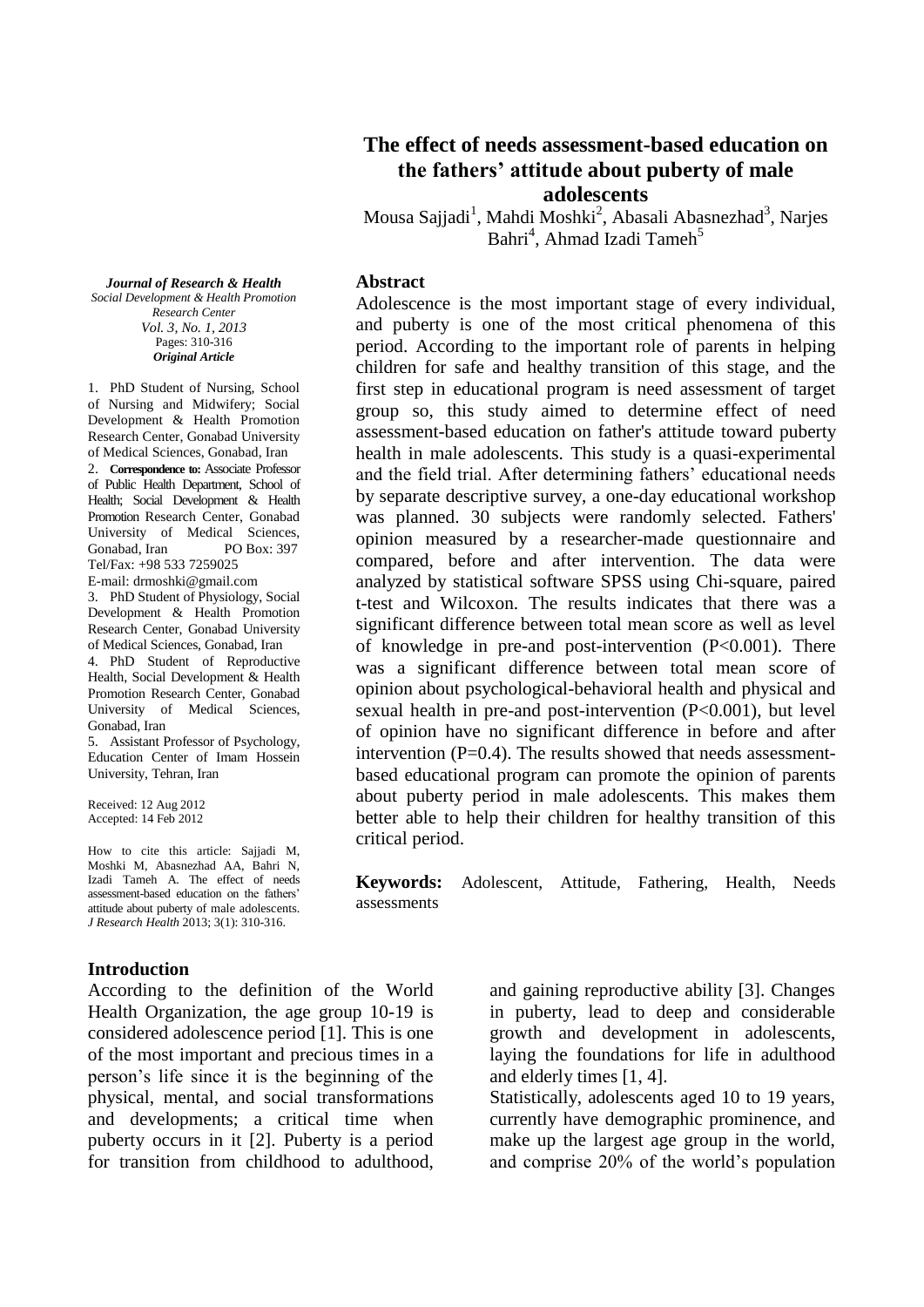[5]. According to the latest census conducted in Iran, over 12% of the population (about 13 million people) is aged 10-19 years [6].

In today's world, adolescents' health is regarded as an independent issue, and especially emphasized since the International Conference on Population and Development in 1994 in Cairo [5]. Puberty is a stage in physical development of a person associated with appearance and progression of secondary characteristics, and represents correct physiological function of the body and its stages of progress are important in evaluation of the person's health [7]. Puberty events are not the same in every society, and as well as genetic factors, race, geographical region, nutritional factors, socio-economic status, are also involved in its and development stages [8]. Boys worry about the changes they observe in their body at puberty. Early or delayed puberty is also an issue that concerns them. Delayed puberty in boys is 8 times as common as in girls, which could have adverse psychological consequences such as emotional disorders, poor body image, and low self-esteem. Also, psychological consequences that follow early puberty include looking older than classmates, and higher expectation of the society because of their older looks [9]. Besides physical and bodily changes during puberty, adolescents are also faced with mental-psychological, social, and behavioral problems that may lead to anxiety and depression. Independence seeking is a prominent characteristic of this period, and causes the person to become aggressive, stubborn and spiteful of his parents. The real reason for these changes (physical, mental, behavioral…) are hormonal changes that occur in the body of the person in this period [10].

Even though it seems physical and health problems are less in boys than in girls during puberty, boys have to deal with several difficulties (physical, mental-psychological, and behavioral-social) in this period. High risk sexual behaviors, accidents, and

substance abuse are examples of adolescent risks that are far more common among boys [9]. For a safe and sound passage of boys from this critical stage in life, it is necessary that they have proper knowledge of puberty and its subsequent drastic physical, psychological, and behavioral changes. Currently, no special, formal academic puberty training is given to boys, and because of cultural obstacles, parents do not much relate to boys on this subject, to train them, which may lead to boys' getting their information from wrong sources (peers, uninformed people …) [11]. Family as the first building block of community has the most important role in teaching their adolescents proper (and healthy) behaviors [6]. et al. in 2012 stated that parents have different knowledge and attitudes about adolescent's problems, and it is their right to know, but usually parents are not comfortable with sexual issues [12]. A study by Camper et al. in 2011 showed that if parents teach their adolescents, it improves their sexual knowledge and performance, and suggest that training through parents be used as an effective strategy in enhancing healthy sex in adolescents [13]. Fathers have a greatly important role for boys. Parents' lack of knowledge about changes and challenges during puberty could cause irreparable damage to adolescents [14].

Therefore, the need to educate parents about their adolescents' puberty is seriously felt. Needs assessment is the first and most fundamental step in healthcare system planning, which leads to greater efficacy of the educational program [15]. Needs assessment is highly important in educational program planning, and it should be institutionalized in implementation of educational programs. Yarmohammadian et al. and Jaffari et al. emphasized the importance of needs assessment in educational programs in their studies [15, 16]. There are a variety of methods that can be used to educate adults. In planning and holding educational courses, it should be noted that experience oriented courses with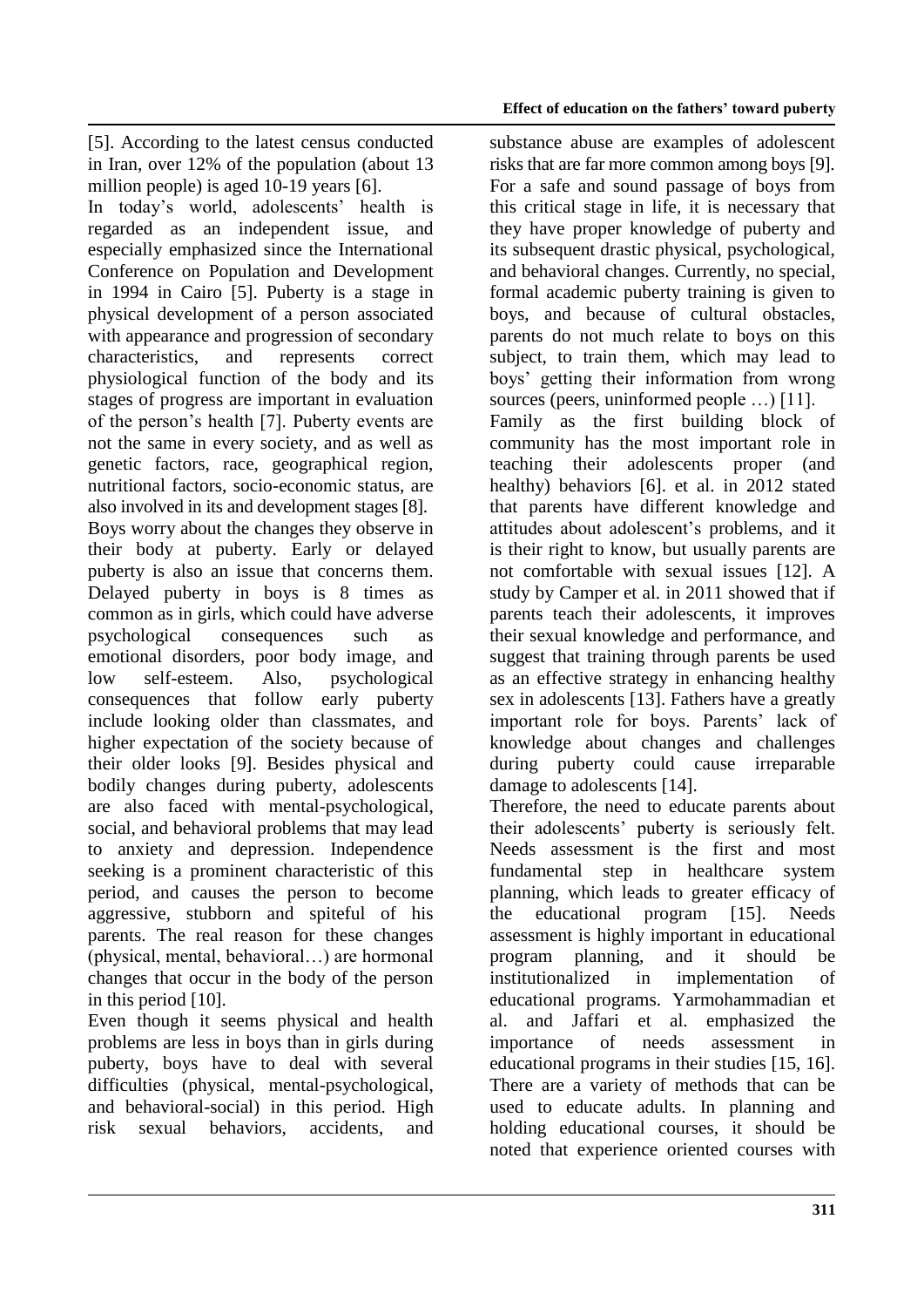feedbacks are effective. Compared to other methods, educational workshops contain more of these characteristics [17].

There have been several studies in Iran and worldwide on adolescents' health during puberty, mostly on pubertal girls. Very few studies have dealt with puberty in boys, and most of them have been on the adolescents' attitudes and awareness about this period [6, 7, 8, 11, 19]. Specifically, no study was found on awareness of fathers about their sons' problems during puberty. Sajjadi et al. found that fathers' awareness of sons' problems during puberty was very little, and less than 20% had proper attitudes toward physical and mental health and behavior of adolescents. The attitude of fathers was related to their education level [18].

Considering the important role of parents in teaching and guiding adolescents through provision of comprehensive and correct information, the need to educate them, lack of research in training fathers and their educational needs assessment about puberty of their sons, this study was conducted to examine the impact of education based on needs assessment on the attitudes of fathers toward puberty of their adolescent sons.

## **Method**

This is a single group, quasi-experimental study, conducted in pre-test/post-test design. To determine educational needs of fathers, a descriptive surveying study in needs assessment was carried out [19]. In accordance with the determined needs based on results of the surveying study, a one-day educational program (educational workshop) was designed and scheduled. The study population consisted of all fathers resident in Gonabad with a first year high school son. Sample size was determined as 25 using means difference formula at alpha level 5%, power 80%, and pretest mean 84.5, posttest mean 93.8, and scores of attitudes based on studies [20], so, 30 people were selected according to the study criteria. Study inclusion criteria were consent and desire to

take part, literacy, being younger than 60 years old, with physical, psychological and mental health for participation in the workshop. People were randomly selected from a number of high schools, and formally invited to partake in educational workshops. Subjects presented in workshop included physiology of puberty in boys, physical changes, mental-psychological and behavioral changes during puberty, and physical and sexual health during puberty that were taught by tutors according to their experiences and specializations (physiology, health education, psychology and counseling), in lecture with discussions, recitation, and presentation of sample. Attitudes of fathers before attending the workshop and two weeks after were measured and analyzed using tools of the study. Data collection tool included a questionnaire consisting of 4 sections; demographic details, assessment of fathers' awareness of puberty and changes in their sons, assessment of their attitudes toward mental and behavioral changes and parentadolescent relationship, and physical and sexual health issues in adolescent boys. Awareness was assessed with 12, 4-option questions. Each correct answer received 2 marks, wrong answers received zero and' I don't know' option received 1 mark. Final awareness scores were between 0 and 24, and scores less than 8 meant low awareness, between 8 and 16 meant medium, and scores over 16 meant high awareness. The attitudes of fathers toward mental and behavioral changes, and parent-adolescent relationship were evaluated in 15 statements in 4-option Likert style with scores ranging 0-45. Scores less than 15 meant weak attitude, 15-30 moderate, and over 30 meant good attitude. Attitude of fathers toward boys' sexual and psychological health was also assessed by 11 statements 4-option Likert style with scores ranging 0-35. Scores less than 11 meant weak attitudes, 11-22 moderate, and over 22 meant good attitudes.

Reliability of the study tools had been assessed in the surveying study with test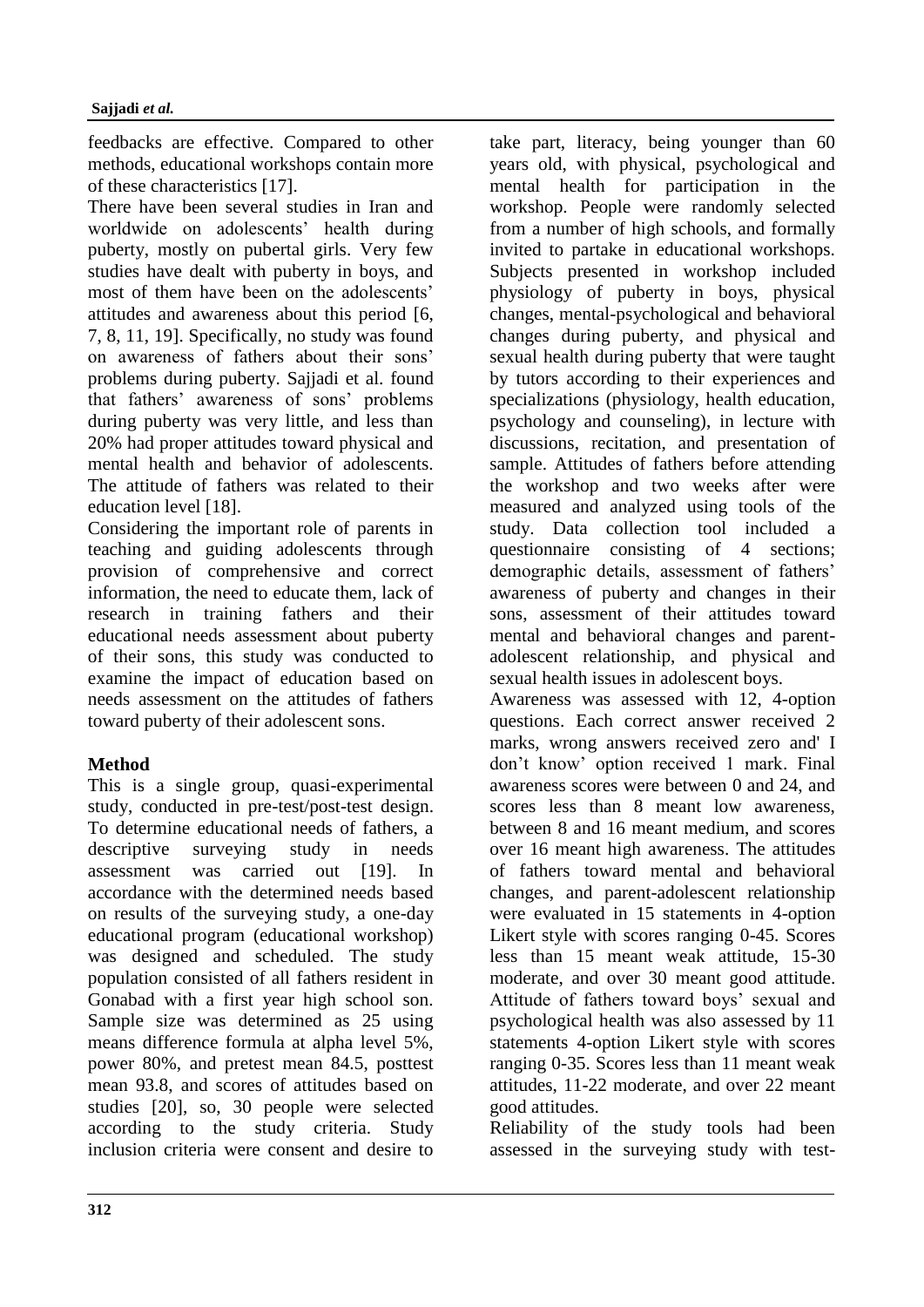retest. In the study, conducted on 15 people, with one week interval, the coefficient of reliability was found to be 0.89 [18]. After reviewing the literature on the subject of puberty, a preliminary questionnaire was prepared to determine face and content validity of the study tool and was issued to 6 faculty members, all experts and experienced in the field (psychology PhD, health education PhD and MSc, counseling MSc, medical education development, physiology). Implementing their opinions and recommendations, the final questionnaire was prepared. The questionnaires were analyzed by SPSS-16 software using descriptive statistical tests (for determining frequencies, standard deviations, and distributions), and inferential tests such as chi-square, paired ttest, and Wilcoxon test with P<0.05 significance level.

## **Results**

Mean age of participants was 47.9 (6.3) years and ranged 41-60. Most participants, 19 (63.3%), had high school diploma or higher. The highest frequencies, 8 (26.7%) participants were civil servants, 13 (43.3%) participants had 2 children (range 2-6 children), 20 (66.6%) participants had one adolescent boy, and in 15 (50%) this ranked second.

The study showed that the mean awareness of fathers about puberty of their sons before intervention was 8.2 (3.6), which increased to 16.2 (4.1) post-intervention. Also, the mean fathers' attitude about mental and behavioral health was 25 (6.5) pre-intervention and increased to 29.3 (7) post-intervention, and mean score of attitudes toward sexual health increased from 12.6 (4.4) pre-intervention to 16.3 (5.3) post-intervention. This difference was significant according to paired t-test (P<0.001) (Table 1).

*Table 1- Mean of awareness and attitude of fathers toward puberty of their adolescent boys pre/post intervention.*

| Time     |                    | Pre     | Post  |              |
|----------|--------------------|---------|-------|--------------|
|          | Variable           | (SD)    | (SD)  | Test results |
|          |                    | Mean    | Mean  |              |
|          | Awareness          | 8.2     | 16.2  | P<0.001      |
|          |                    | (3.6)   | (4.1) |              |
|          | Attitude           |         | 29.3  |              |
|          | (psychological and | 25(6.5) | (7)   | P < 0.001    |
|          | behavioral health) |         |       |              |
| Attitude | (physical)         | 12.6    | 16.3  |              |
|          | and sexual health) |         |       | P<0.001      |
|          |                    | (4.4)   | (5.3) |              |

Results of the study revealed that before intervention only one person (3.3%) had a good level awareness, and after intervention, this increased to 16 (53.3%). This difference was statistically significant (P<0.001) (Table 2). The attitude of fathers toward psychological and behavioral problems and physical and sexual health of their adolescent boys had changed after intervention, but this difference was not statistically significant (P=0.4) (Table 2).

| Table 2- awareness and attitudes of fathers toward their adolescent boys, pre/post intervention. |  |  |  |
|--------------------------------------------------------------------------------------------------|--|--|--|
|--------------------------------------------------------------------------------------------------|--|--|--|

|                                                      | <u>v v</u><br>Time | .<br>Pre |         | Post   |         | Test result |
|------------------------------------------------------|--------------------|----------|---------|--------|---------|-------------|
| Variable                                             |                    | Number   | Percent | Number | Percent |             |
| Awareness                                            | Good               |          | 3.3     | 16     | 53.3    |             |
|                                                      | Average            | 12       | 40      | 12     | 40      | P < 0.001   |
|                                                      | Low                | 17       | 56.7    | 2      | 6.7     |             |
|                                                      | Total              | 30       | 100     | 30     | 100     |             |
| Attitude<br>(psychological<br>and behavioral health) | Good               |          | 23.3    | 9      | 30      | $P=0.40$    |
|                                                      | Average            | 16       | 53.3    | 15     | 50      |             |
|                                                      | Weak               |          | 23.3    | 6      | 20      |             |
|                                                      | Total              | 30       | 100     | 30     | 100     |             |
| Attitude (physical and<br>sexual health)             | Good               | 4        | 13.3    |        | 16.7    |             |
|                                                      | Average            | 21       | 70      | 17     | 56.7    | $P=0.63$    |
|                                                      | Weak               |          | 16.7    | 8      | 26.7    |             |
|                                                      | Total              | 30       | 100     | 30     | 100     |             |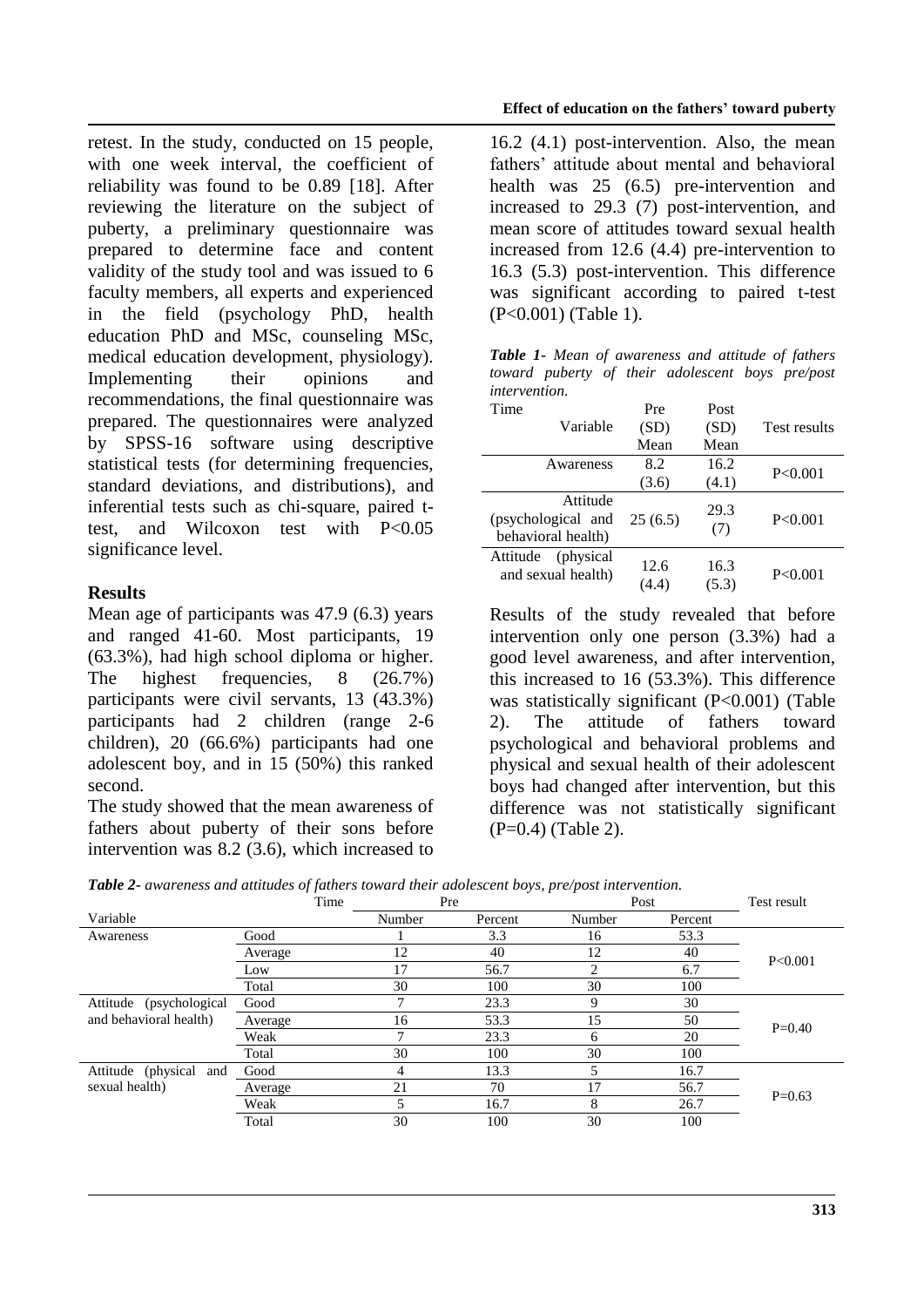Results of the study showed that levels of awareness and attitudes of people toward problems during puberty are directly correlated with their education level (P<0.001). People with higher education were more informed, but still, their awareness was not at a good level. Compared to people with lower education levels, those with higher levels of education had better attitudes (P<0.01). The correlation between fathers' needs about problems of puberty period and other demographic elements was also investigated. Those with civil servant jobs were more informed and had better attitudes compared to other occupations (selfemployed, manual workers, retired, and others), and this was statistically significant (P=0.002). No significant correlation was found between number of children, child order, major, and other demographic elements with fathers' attitudes

## **Discussion**

By comparing attitudes of fathers toward puberty of their sons, pre/post intervention (educational workshop), it was revealed that the education program based on needs assessment elevated fathers' awareness and attitudes toward related issues of puberty of their sons, and mean awareness, levels of awareness, and also mean attitudes of participants had significantly increased postintervention. However, the increased attitude levels in participants were not statistically significant.

There are few studies that specifically investigate fathers' attitudes toward their sons' puberty. et al. (2012), investigated parents' attitudes toward adolescents' health problems [12]. In a quasi-experimental study, Campro et al. examined the impact of educating parents on sexual health of adolescents. Results of this study showed that there was a significant increase in knowledge and behavior of adolescents in the education group about sexual and puberty health [13]. In a quasi-experimental study, Afghari et al. investigated the effect of education on

awareness, attitude, and performance of girls in relation to puberty, and results indicated that the mean score of awareness, attitude, and performance had significantly increased posteducation [19]. A study by Mohammdzadeh et al. investigated the effects two educational methods on awareness, attitude, and performance in relation to puberty health. The results showed both educational methods significantly increased awareness and attitude scores of participants. The method was better able to elevate attitudes of participants, and after intervention, there was a significant difference between the two groups [20]. The results of these studies were in line with those found in the present study.

In another study by Maleki et al., it was revealed that puberty health education taught by any reliable source (parents, teachers, and nurses) improves healthy behaviors. The score of healthy behaviors of participants generally showed a significant rise in all three groups after intervention. But, training given by teachers and nurses was more effective [5]. The results of a study by Khabazan et al. showed that people's awareness about puberty health had significantly increased after intervention [21], which confirms the results of the present study.

A study by Sadeghnejad et al. showed that both group discussion and significantly increased awareness and attitudes of participants in breast self-examination [22]. In the present study, attitude levels pre/post intervention did not significantly change in participants. Also, in Mohammadzadeh et al. study [20], the attitude level did not significantly change, which agrees with the results of the present study. In similar studies conducted by Maleki et al., Afghari et al., and Sadeghnejad et al., only the mean score of attitude was investigated and not the levels of attitudes [5, 22, 19]. Lack of change in the level of attitude could be due to the fact that even with increased score of attitudes and improved perspectives of participants by the workshop, this increase was still insufficient for changing their level of attitudes, and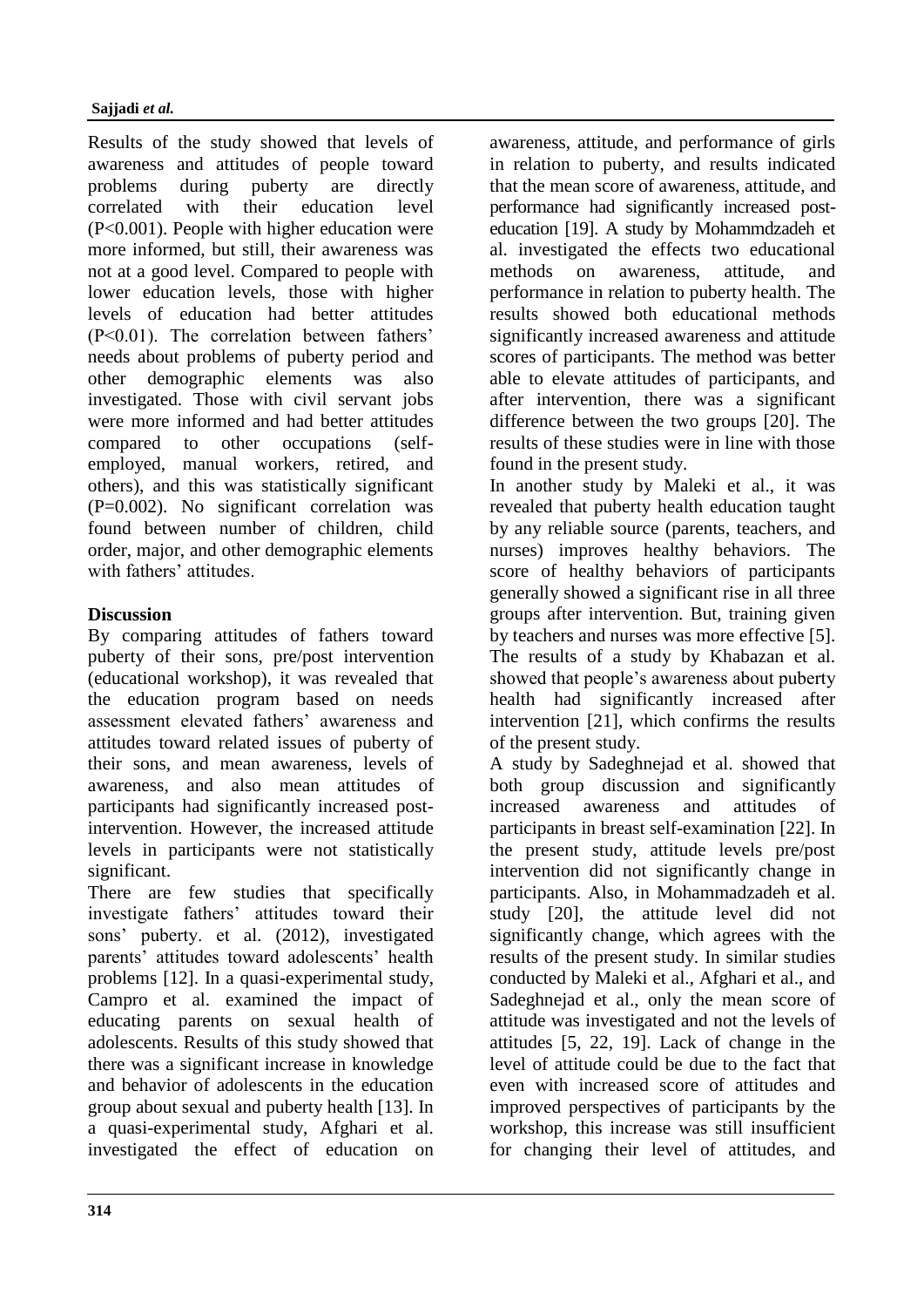perhaps, there is a need for a continuous education to change attitudes.

Other findings of this study indicate a direct and significant correlation between attitudes of fathers and their level of education. Fathers with higher levels of education were more aware and had better attitudes toward their sons' puberty problems. This correlation also applied to occupation, and those fathers with civil servant jobs had better attitudes. The correlation between education level and attitude is a rational and expected result, but between occupation and attitude can also be attributed to education. as normally civil servants have higher education levels than people in other jobs (manual worker, selfemployed …), which could play a role in their awareness and attitudes. In Afghari et al. [19] study, there was a direct and significant correlation between attitude and level of education of parents, which concurs with the results of the present study. No correlation was found between awareness and attitudes of fathers with other elements such as age, number of children, child order, and having older children. In Maleki et al. study, no correlation was observed between healthy behaviors and age, occupation, number of children, child order, and education level of parents [5]. In Bromandfar et al. study, there was a reverse correlation between age and awareness, and no correlation was found with other elements such as fathers' education level [23]. The findings of the present study are in agreement with some of the above studies, but there was no agreement in correlation between factors like level of education and age, and attitude. This may be due to the differences in participants. The above studies were conducted to assess educational needs of boys and girls in pubety period, but the present study focused on educational needs of fathers about puberty period. This study was limited to a single group. In a quasi-experimental design, there is less certainty about the attribution of changes only to educational intervention. Another limitation was the relatively small sample size

in this study. Lack of similar studies for comparison and reference was another limitation. Considering that the study samples were from Gonabad only, extending the results to other parts of Iran may be difficult. This study is one of the few studies conducted in Iran on education of fathers for sons' puberty health, and could be regarded as a starting point for future studies. It is recommended that similar studies be conducted in different parts of the country with larger sample sizes, and better study plans such as randomized control trial.

# **Conclusion**

Provision of educational methods based on parents' needs assessment, in any form, can cause improvement in their attitudes toward their children's puberty health. For change and reform of attitudes, continuous education should be considered. Finally, it is recommended that an effective step be taken by holding educational courses (workshops, seminars, parent-teacher meetings …) to increase awareness of, reform and improve attitudes of parents.

## **Acknowledgements**

Hereby, the authors express their thanks to the Department of Education of Gonabad, and Social development and Health Promotion Research Center affiliated to Gonabad Medical Science University. We appreciate all fathers who help us to conduct this study to their kind cooperation.

## **Contributions**

Study design: MS, MM Data collection and analysis: AA, NB Manuscript preparation: MS, AI, MM

### **Conflict of interest**

"The authors declare that they have no competing interests."